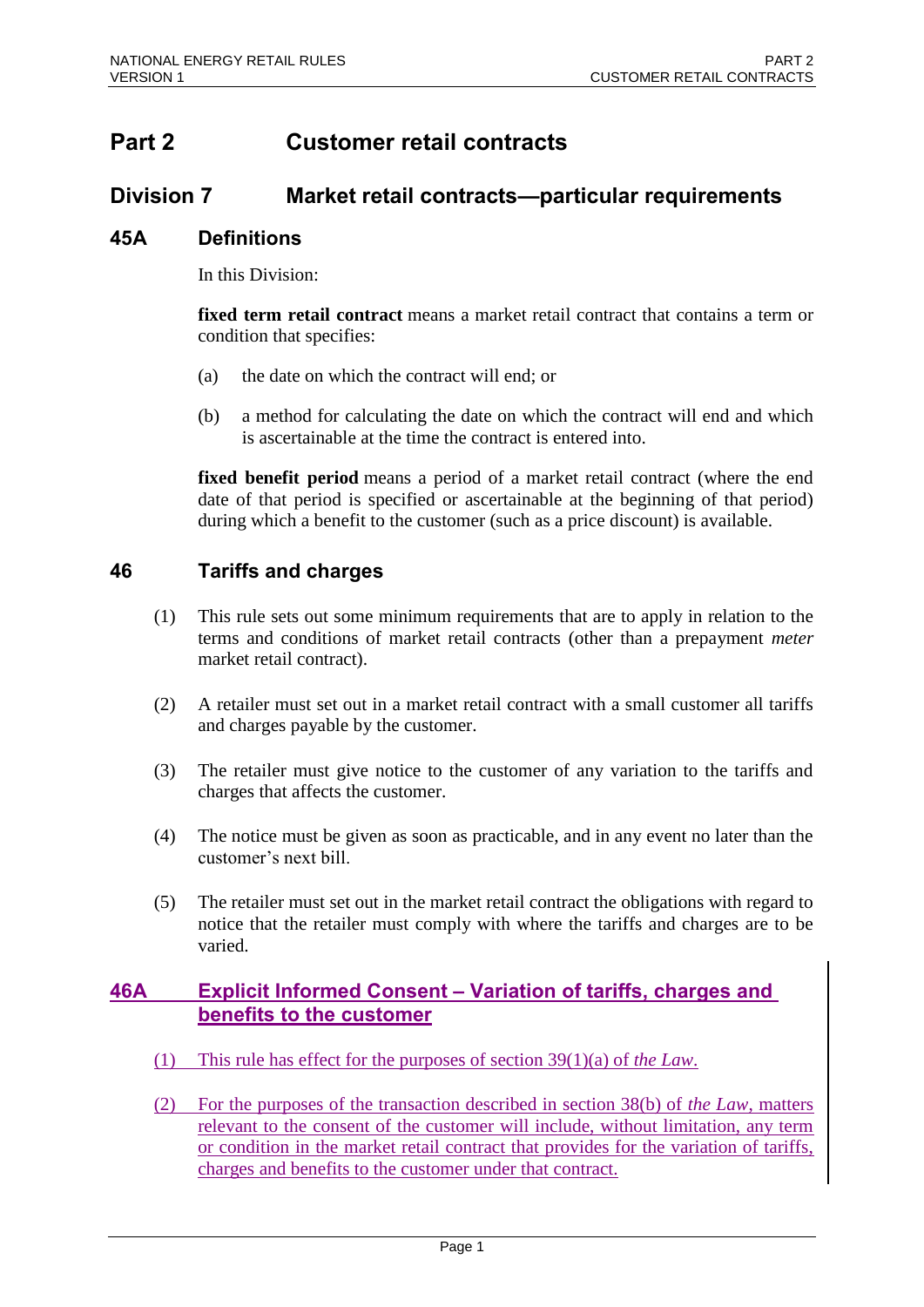## **Division 10 Energy marketing**

#### **Note:**

The *Telecommunications Act 1997*, the *Do Not Call Register Act 2006* and the Australian Consumer Law set out in Schedule 2 to the *Competition and Consumer Act 2010* of the Commonwealth may also apply to retail marketers carrying out energy marketing activities.

#### **Subdivision 1 Preliminary**

#### **60 Application of Division**

This Division applies to retail marketers carrying out energy marketing activities.

#### **Subdivision 2 Providing information to small customers**

#### **61 Overview of this Subdivision**

- (1) This Subdivision requires a retail marketer to provide specific information to small customers in connection with market retail contracts.
- (2) The information is referred to in this Subdivision as required information.

#### **62 Requirement for and timing of disclosure to small customers**

A retail marketer must provide the required information to a small customer in relation to the market retail contract concerned:

- (a) before the formation of the contract; or
- (b) as soon as practicable after the formation of the contract.

#### **63 Form of disclosure to small customers**

- (1) Required information provided to a small customer before the formation of the market retail contract may be provided electronically, verbally or in writing.
- (2) Required information provided to a small customer after the formation of the market retail contract must be provided in a single written disclosure statement.
- (3) If required information was provided to a small customer electronically or verbally before the formation of the market retail contract, required information in a single written disclosure statement must also be provided to the customer after the formation of the contract.